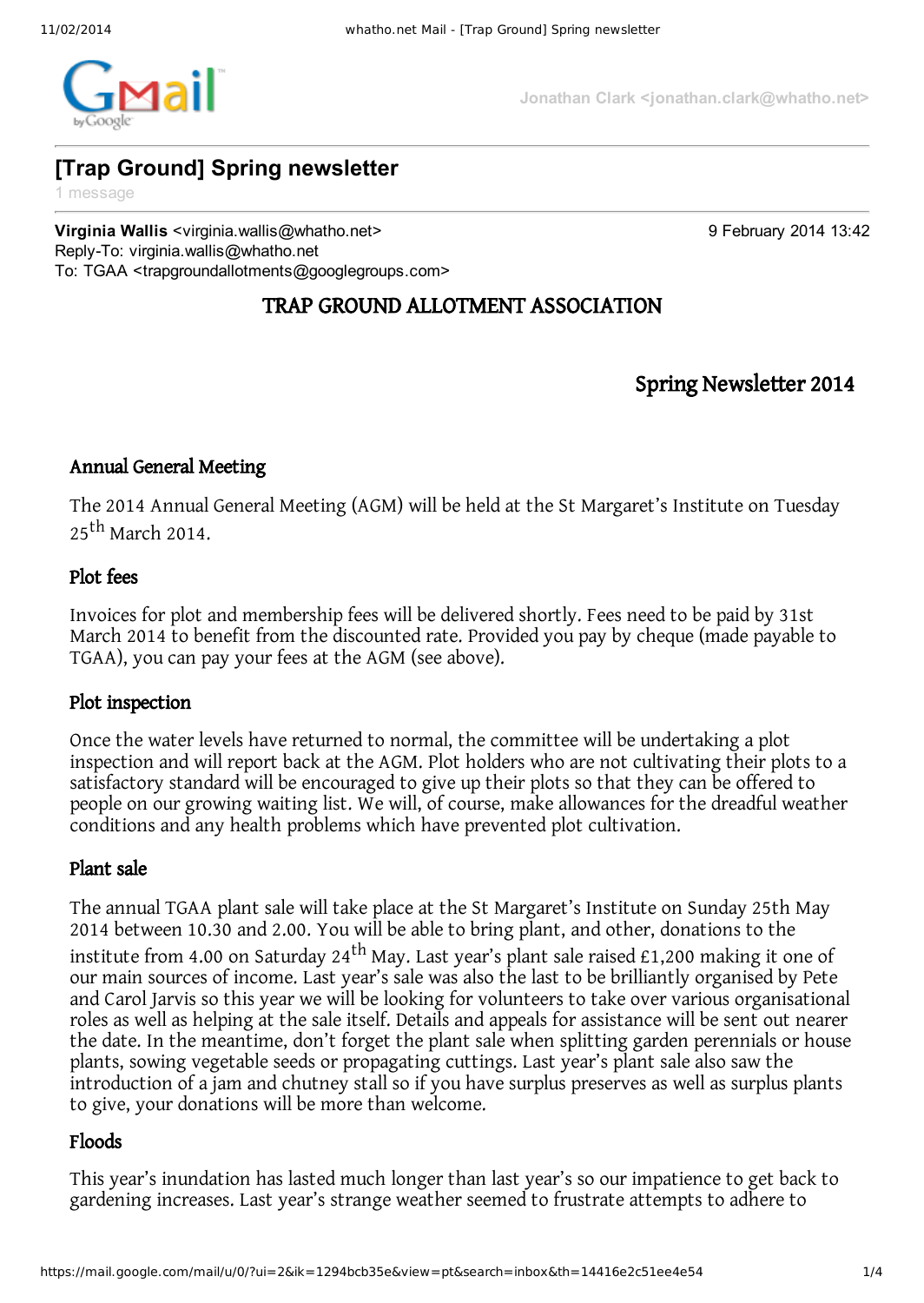conventional rules of tilling and planting the soil but, in the end, most crops did very well so let us hope that we will be able to catch up soon and the results will again be rewarding. For those who may not have experienced this type of flooding before, as soon as the soil is dry enough to fork over, this will itself help its aeration, and then application of fertilizer in some form will quickly enrich it enough for planting and successful growth of crops. Avoiding compaction helps too; using boards as walkways spreads the weight of our boot prints.

#### Railway Developments

Network Rail's programme of work here has been delayed partly due to the floods. The planning application for their developments is due to be submitted in February rather than last November. After an eight week consultation period, if the application is approved, the new bridge should be installed in late August.

Other developments will occur around this time. The TGAA car park for twelve cars and a turning space, the improvements to the railway bridge paths and the bridge from the western path direct to the allotment site are all planned for the summer and autumn.

As part of their consultation process, plans will be displayed at Phil & Jim school at a date to be announced and railway and city representatives will be available to answer questions. The school hopes to get its land triangle in time for the start of the next academic year. In case works restrict TGAA parking, the school has offered the use of their car park during the summer holidays; keys would be made available.

Our bid for an access ramp from the western end of the railway bridge direct to the TGAA site was rejected on various grounds, not least, the expense. Designs for the alternative direct bridge mentioned above are invited, and Phil & Jim pupils are also being asked to submit ideas for it.

The western [flooded] end of the railway bridge path is to be raised by 400mm. This year 36cm depth of flood water was measured there during some of the worst flooding so this should allow access to Port Meadow hitherto denied to the local community in floods.

The unofficial path to the Trap Grounds Town Green will have gated access through the TGAA car park, and Network Rail vehicles will also be able to drive through to their rail-side facilities. We will try to prevent unauthorised parking by means of permits to TGAA members.

Plans and drawings of Network Rail's proposals will be available at the AGM (see above).

# Harvest supper and photo competition

Stuart Skyte has already set the date of the 2014 Harvest Supper, which will be on November 8'th. I'm sure he will make sure it is the usual excellent blend of good food, good company, and a touch of humour. There will be a Photo Competition this year, and the prizes will be announced at the Harvest Supper.

The theme for the Photo Competition 2014 is "Colour", which should give plenty of scope. Details of how to enter will be announced by email later in the year, meanwhile as soon as the weather allows gardening to commence, remember to take your camera with you. Inspiration might be found by looking at the entries for previous years, for example: http://www.trapgroundallotments.org.uk/ photocompetition2013.

# Communal compost and bonfire

The communal compost and bonfire are there to help us and John and Diana Ashby put a great deal of effort into managing the facility. Please help them by following John's notices and only putting compostable material in the compost bin and burnable vegetable matter for burning on the communal bonfire. Please do not add to John and Diane's workload by bringing waste from your home or garden (as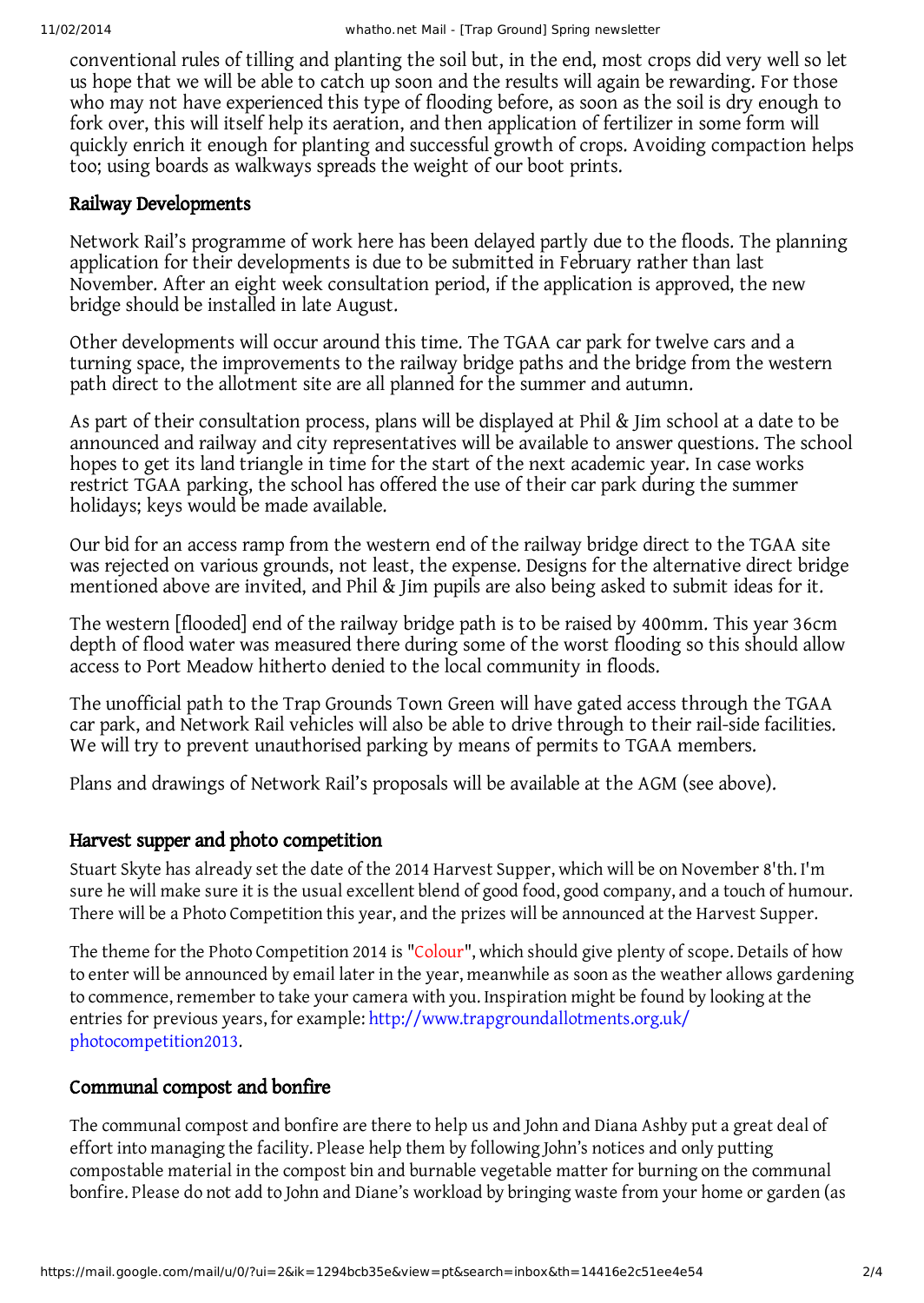some people clearly do).

Please also do not put anything on the bonfire that is not burnable vegetable matter and so which shoud go in the skip. The most recent inappropriate item was fibreglass which was dumped on the bonfire, then covered by other burnable waste. When the fire was lit it burned in a most noxious way, spreading black smoke far into the surrounding area. It is also frequent to find vegetable waste with clumps of soil, dumped either on the compost pile or the bonfire. Neither pile is suitable, you need to remove the soil first.

#### Compost

You can put almost any vegetable matter in the communal compost, including annual and perennial weeds, because it should get hot enough to destroy them. What you must not put in are: weeds with large amounts of soil, because soil will stop the composting process; potato and tomato plant remains, because it will spread blight; and woody or thick things like brassica stalks, because they take too long to rot down.

#### Bonfire

The purpose of the communal bonfire is to save you having to burn things on your plot. We wish to discourage fires on plots, especially at week-ends, to minimise the smoke nuisance for other allotment holders. Soil analysis of the site has also shown that there are traces of polyaromatic hydrocarbons, which are likely to be from Victorian ash but could also come from bonfires. They are not thought to be worrying but we are advised to use the communal bonfire rather than have bonfires on our plots. If you want to take ash from the fire to feed your fruit bushes and trees, please do so.

#### Mowing rota

Tony Hollander has taken over from Jonathan Clark in organising the mowing team. If you would like to join the mowing team, please let Tony know.

# TGAA Apiary

There are now three pairs of bee-keepers - Liz Greenhalgh and Penny Tordorff, Leonie Bennett and Rebecca Jenkinson, and Howard Cox and Jonathan Clark - each with a pair of bee colonies in the apiary, which we hope will over-winter successfully. When the swarming season begins in late spring, there will be more colonies, at least temporarily.

Four of the colonies were new last year and so gave only minimal honey, but from the other two, something like 150 lbs of honey was harvested in total. Generally, last year turned out to be a good year for bees after a slow start. Let's hope this wet weather ends soon and we get another good season.

 $\overline{\phantom{a}}$ --

You received this message because you are a member of the Trap Ground Allotments. To see an archive of prior messages visit this group at [http://groups.google.com/group/trapgroundallotments?hl=en?hl=enGB.](http://groups.google.com/group/trapgroundallotments?hl=en?hl=en-GB) We also have a website [http://www.trapgroundallotments.org.uk](http://www.trapgroundallotments.org.uk/) and a facebook group <http://www.facebook.com/group.php?gid=337429684798&v=wall>.

---

You received this message because you are subscribed to the Google Groups "Trap Ground Allotments" group.

To unsubscribe from this group and stop receiving emails from it, send an email to [trapgroundallotments+](mailto:trapgroundallotments%2Bunsubscribe@googlegroups.com)